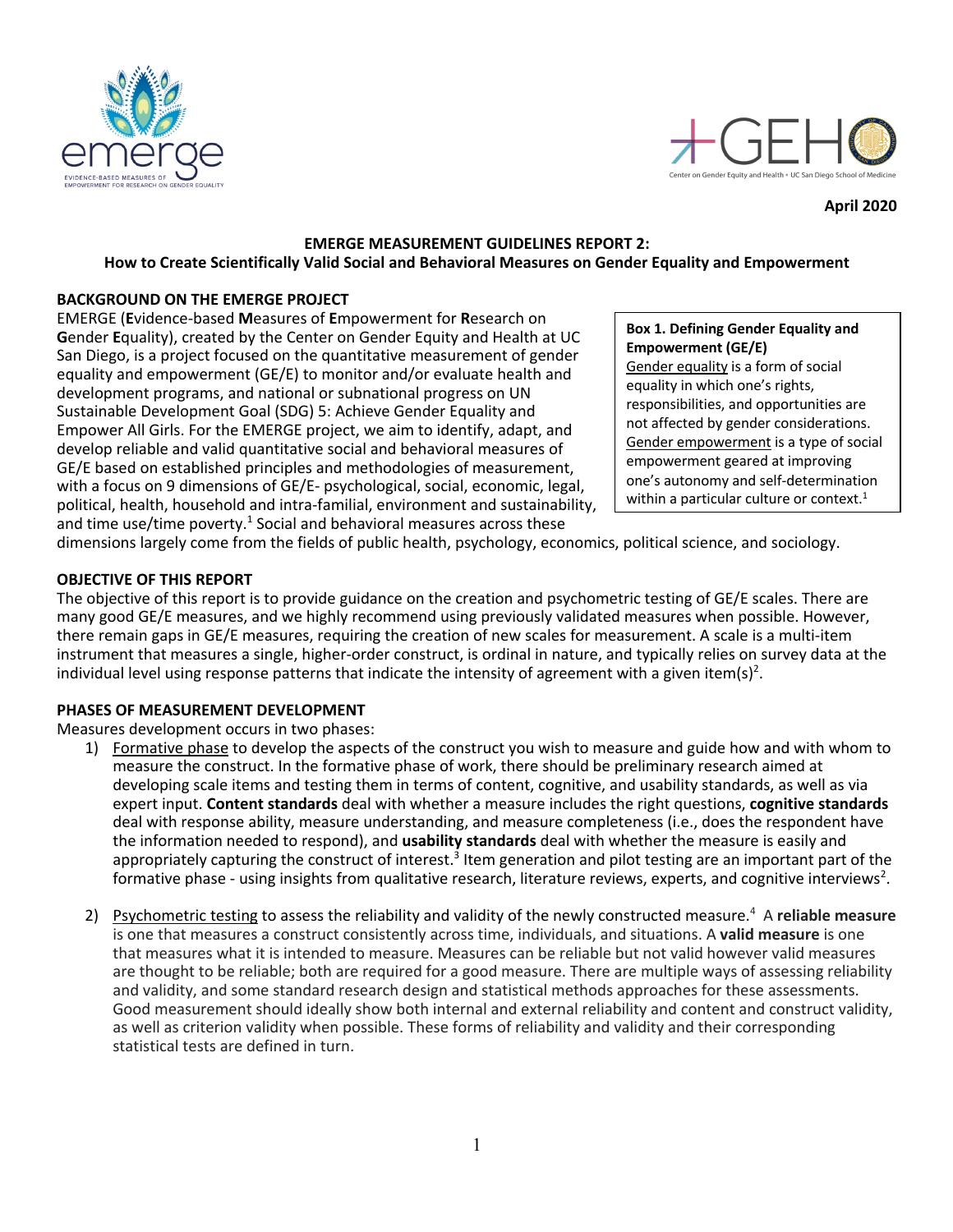



#### **WHAT ARE RELIABILITY AND VALIDITY?**

RELIABILITY. Reliability assesses the internal and external consistency or stability of a measure.<sup>3</sup>

**Internal reliability** is based on the consistency of responses across items within a scale by focusing on the equivalence or correspondence between the items; it can be assessed by internal consistency reliability or split-half reliability.

- **Internal Consistency Reliability** (also referred to as "Within-Test Consistency") is the more commonly used form of internal reliability testing and assesses the relationship between items to determine how well items "hang together" to represent the underlying construct(s). Statistics capturing internal consistency across all scale items include Cronbach's alpha, coefficient omega, and inter-item correlations.<sup>4,5</sup>
- **Split-half reliability** assesses the internal reliability of a measure by correlating the results on one half of a measure to the other half; it typically involves a lengthy, unidimensional scale or measure. <sup>6</sup> This type of reliability estimate is less used in practice.

**External reliability** is based on the consistency across repeated applications of a scale and is assessed in the presence of multiple points of assessment (test-retest reliability) or multiple raters (inter-rater reliability).

- **Test-Retest Reliability** is the more commonly used form of external reliability and determines the temporal stability of a scale when administered to the same person or people across two time points. Test-retest information is often represented by a correlation, p-value, and estimated *washout period* (i.e., the inter-test period which is typically two weeks but can be longer).<sup>4</sup>
- **Inter-Rater Reliability** correlates scale responses made by different individuals (raters) at a single point in time. Inter-rater reliability can be quantified using ICC, kappa, or weighted kappa statistics.<sup>4,7</sup> This form of reliability is used when two or more raters are trying to collect or evaluate objective data (spousal communication, household water access etc.) from the same respondent or setting rather than assess internal individual-level attributes. Inter-rater reliability is only applicable when the measure instrument relies on multiple raters.

**VALIDITY.** Validity assesses if a measure is capturing what it is intended to capture (i.e., the construct of interest). Validity testing can assess whether a measure covers the content of the construct by design (content validity) as well as by appearance (face validity), whether it is associated with the constructs it is expected to be related or unrelated to (construct validity), and whether it is associated with the gold standard measure of the construct (criterion validity). 4

- **Content Validity** deals with whether the measure aptly captures the construct of interest. Content validity is developed as part of measure design and is strengthened when the construct is clearly defined. In such instances, a scale's contents (items) will be the embodiment of the conceptual definition. 4 No statistic assesses content validity however it can be informed by theory and evaluated by content area experts.<sup>3</sup>
- **Face Validity** is a superficial determination by an individual or group that the measure "on face" captures the content of the construct of interest. Face validity is not tested or evaluated using statistics. Frequently confused with content validity, face validity is less structured and considered the weakest form of validity. Problems with face validity include: (1) it may not be measuring what it appears to measure, (2) some measures are constructed to not be face valid for social desirability reasons, and (3) who determines face validity is unclear.<sup>4</sup>
- **Construct Validity** is used to assess how well a measure is capturing the construct of interest based on theory and the measure's statistical associations with other measures either expected to be related to it (*convergent validity*) or expected to be unrelated to it (*divergent validity* or *discriminant validity*).8 Theoretically informed group differences in the construct can also be assessed to support construct validity.<sup>3,9</sup> Statistical tests used to determine construct validity including factor analysis (confirmatory and principal components) and correlation testing.
- **Criterion Validity** is used to assess how one's measure compares to the gold standard or "criterion" measure in the field; testing the premise that the new measure is comparable to the gold standard measure. Depending on when the gold standard (GS) measure is assessed relative to the measure of interest, criterion validity can be described as *postdictive* (GS measured before measure) , *concurrent* (GS measured at the same time), or *predictive* (GS measured after measure) and can be represented using a correlation and p-value.<sup>8,9</sup> Note, this definition of "predictive validity" is not related to association between your measure and a given outcome; researchers using the term in this way are assessing construct validity; this is often done in fields such as public health. Even though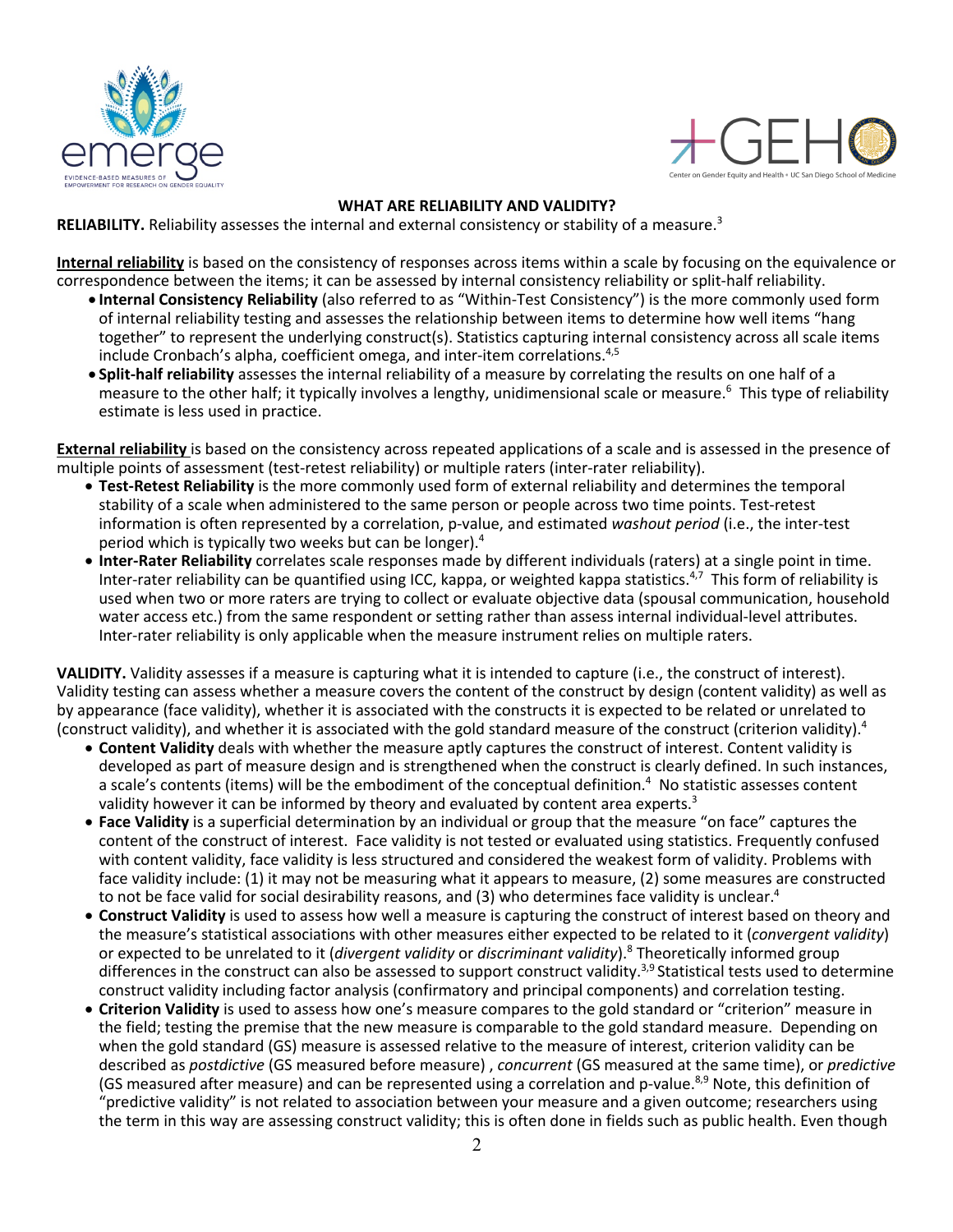



the testing of criterion validity is ideal, it is often not possible due to the absence of an identified GS measure for comparison. Some people also use the term "criterion-related validity" to allow for testing the given measure against a "standard" variable, for example, testing self-worth against self-confidence.

## **10 STEPS TO CREATE AND PSYCHOMETRICALLY TEST A SCALE FOR MEASUREMENT**

Based on recommendations from DeVellis,<sup>4</sup> we offer 10 steps to develop and test scales for GE/E research. These steps can also be used for the adaptation of existing measures.<sup>2</sup> Steps 1-9 correspond primarily to the formative research phase of measure development whereas Step 10 refers to psychometric testing. The expected timeline to undertake all steps will vary depending on the project and study population, often taking a year or more to complete.

*STEP 1. Have a clear idea of what construct you want to measure*

• *Determine the construct*, and decide whether you want to capture a specific or general construct

## *STEP 2. Conduct formative research to generate an understanding of the construct and potential items to assess it. This should include:*

• *A literature review*, inclusive of a critical analysis as well as a summary of the literature (published and unpublished) specific to the construct examined and ideally with the population of interest.<sup>10,11</sup> Literature reviews can help in analyzing and synthesizing learnings on a "mature topic" (where a significant body of research exists), aid those studying an "emerging issue," $^{12}$  and be used to identify substantive or methodological knowledge gaps<sup>10</sup>

• *Theory* to provide an underlying framework through which one can understand the construct of interest. For example, what creates this construct and why do we expect it to have the impact we have hypothesized. There are numerous theories that guide understanding of social and behavioral phenomena. Theories can include the definition of terms or variables, a context, setting, or circumstances where the theory applies, a set of hypothesized relationships between variables, and specific predictions or factual claims<sup>13</sup>

• *Qualitative research* conducted with the population of interest and key stakeholders, such as health providers, in the form of in-depth interviews and or focus groups. Qualitative research is hypothesis generating and allows for exploration of a given construct from the perspective of the study population<sup>3</sup>

*STEP 3. Generate a pool of potential items for inclusion in the measure, based on above formative work*

- Be sure to have items that reflect the scale's purpose
- Items should be specific to the construct of interest and comprehensive in assessing that construct
- It is better to have too many items than too few items; a large item pool is desirable to ensure the construct is captured in its entirety while still allowing for the removal of problem items
- Items that are redundant or repetitious in content are fine to include at this point of scale development

#### *STEP 4. Decide on measure format*

- Always keep in mind the construct and the scale's expected use
- Do this while items are being generated (step 3) to ensure consistency

• Determine response options and instructions such as item time frames (e.g., "In the past month…") early. Responses allowing for variability (e.g., 5-point Likert scale) often are preferred over yes/no response items. If using closed-ended questions, include all possible response options. Consider whether to use reverse scoring for select item responses

- Write questions using words that are easy to understand/read and that are specific<sup>3</sup>
- Avoid double-barreled items which ask two things at once as they are difficult to interpret<sup>3</sup>
- Avoid excessively lengthy items and multiple negatives<sup>3</sup>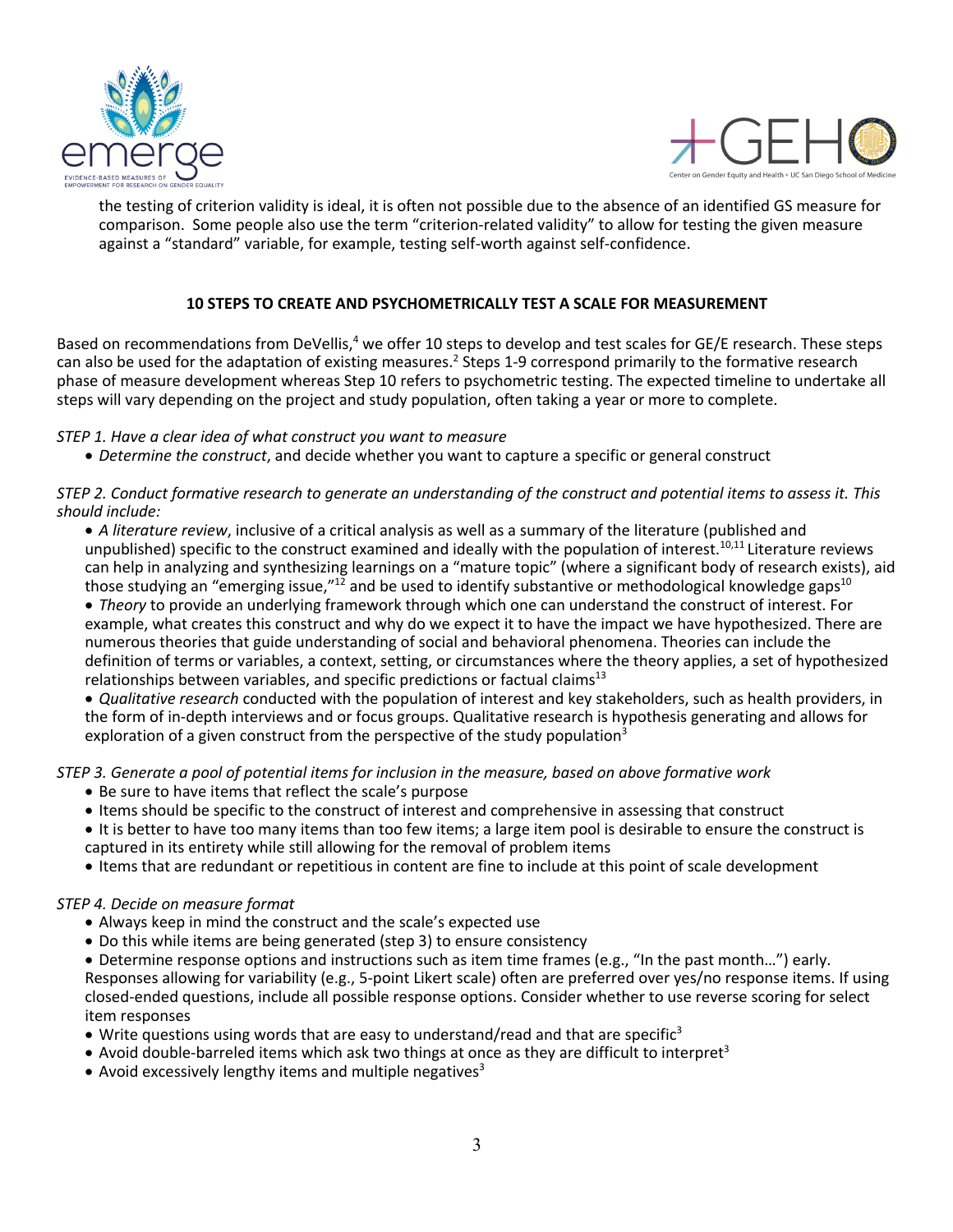



*STEP 5. Have experts review the item pool,* as expert reviews can help maximize the chances of having a valid, well-made measure $^{14}$ 

- Enlist knowledgeable, content area experts for review purposes
- Components subject to review include the measure's wording, structure, response alternatives, question order, instructional prompts, and navigational rules $3$
- Have experts confirm the relevance and appropriateness of items and review the items for clarity and conciseness
- Utilize experts to highlight gaps or missing items
- The scale developer makes all final decisions

### *STEP 6. Decide whether or not to include validation items (i.e., items that help determine the scale's validity)*

• This should include items that are theoretically related to the construct or measure the same construct to support construct validity

• This can also include items assessing social desirability, to adjust for social desirability bias. **Social desirability** is a participant's desire to respond in a socially acceptable or positive way

### *STEP 7. Administer the selected items to a sample, for cognitive interviews and then pilot testing*

- The appropriate sample size depends on the number of items and scales being tested
- Samples should be representative of the larger study population
- If the sample is too small, inferences may not be informative or stable
- **Cognitive interviews** should be conducted with at least 10 to 20 participants. This approach involves asking the survey questions to the participants in an interview setting. Participants are then asked to respond, explain the question to ensure they understand the content and response options,<sup>15</sup> explain why they responded as they did, and rate their response confidence.<sup>3</sup> Revise based on participant feedback to ensure clarity of items and responses

• Subsequent to cognitive interviews, **pilot test the measure** with a small number of participants (e.g., 20%-30% of the target sample) in advance of the full-scale or main study.<sup>3,16</sup> Pilot testing can determine how best to undertake using the measure in the field and can include debriefings, behavioral coding, or the reviewing of data for missing values and potential issues.<sup>3</sup> Revise and finalize measure or protocol based on pilot test findings.

*STEP 8. Evaluate the individual items of the measure, based on the pilot testing*

- Determine if the items are highly correlated with one another
- If an item is negatively correlated with other items, decide if it should be reverse scored
- Assess the items' variance (ability to discriminate from other items) and item means (means closer to the center of the response range are preferred)
- Determine if the items appear to represent a common underlying variable (unidimensional)

#### *Step 9. Optimize the length of the scale*

- Decide if items should be dropped; the scale length influences reliability
- Justify the decision to drop an item or items
- Keep in mind that lengthy scales can be burdensome for respondents, costly, and resource-intensive

#### *Step 10. Conduct a field study with the psychometric testing of the measure, including both reliability and validity testing*

• The ideal field site is one that matches the site where formative work was conducted and has access to the study population of interest. The ideal number of participants to test measure psychometrics should be based on previous literature or power calculations (power specified at 0.80; for details see Cohen<sup>17</sup>). Sample sizes can range from under 100 to 1,000 or more participants depending on the type of study and population of interest

• For reliability testing, estimate the internal consistency reliability and test-retest reliability to ensure both the internal and external reliability of the scale is assessed

• For content validity, adherence to steps 1-8 should ensure high content validity